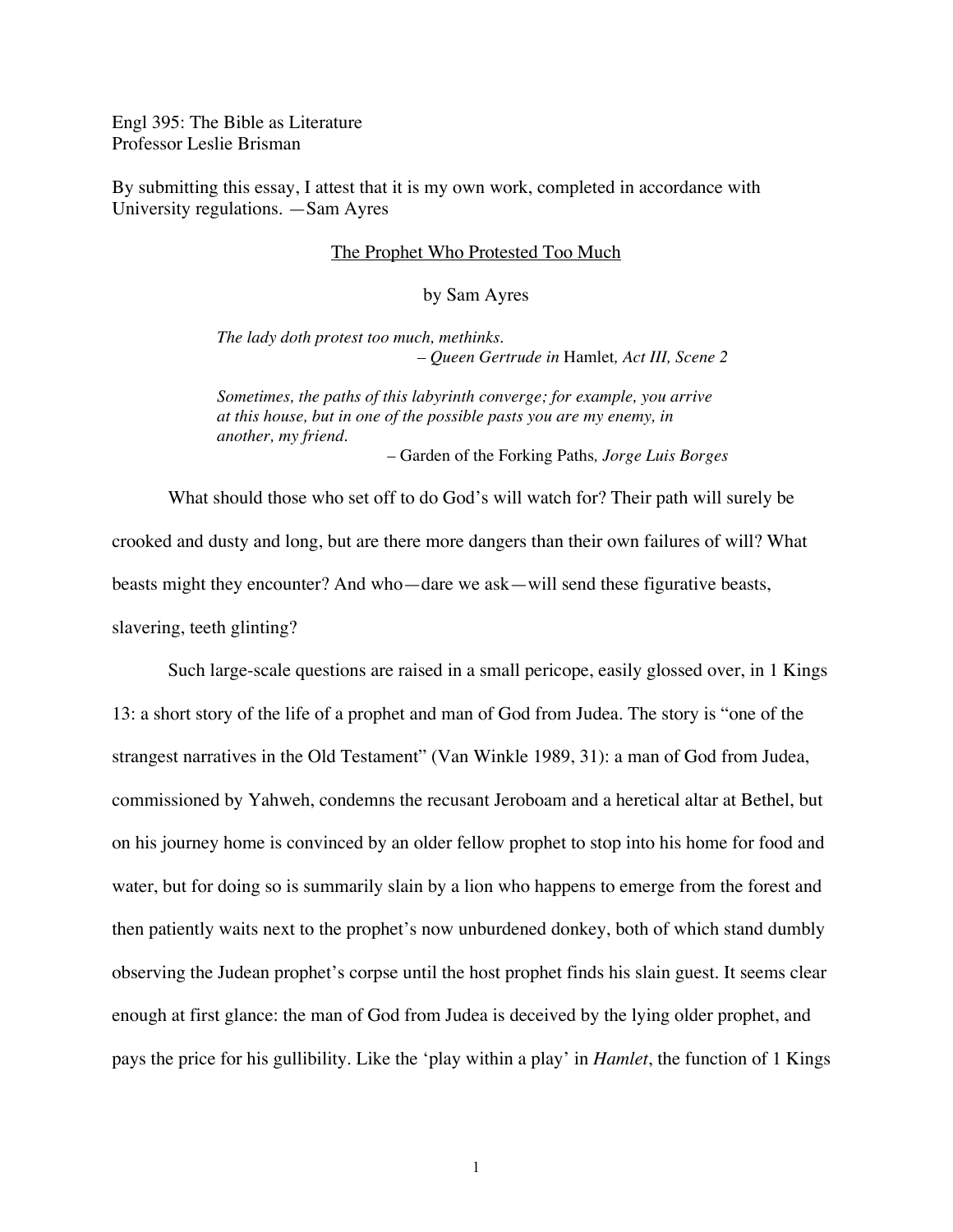13 appears *at first* to be to highlight the lying and unfaithful characters—and help us to discern false prophecy ourselves.

Upon further inspection, however, we find that the way in which people incorrectly interpret this epigraph from *Hamlet* is the same way in which they wrongly interpret 1 Kings 13. The incorrect but prevalent reading—and regurgitation—of Gertrude's line takes her to mean that the Player Queen 'objects' so fervently to accusations that she betrays herself, and loses credibility.<sup>1</sup>(Rather, Gertrude does not think a wife need take such melodramatic and restricting oaths.) In the same way, the "too much" protesting—prophesying—that occurs in the passage leads some to believe falsely that the old prophet is lying, and thus read the passage as a lesson in false prophecy. In this essay, I argue one comes to this conclusion because theological prejudices obscure the literary evidence to the contrary—that *both* of the prophets have received statements from God, and the statements are contradictory. What emerges it is a richer narrative about the solidarity and loss experienced by the men of God on the literal and figurative path set by God a path haunted by lions and strewn with corpses.

There are a number of initial obstacles to my reading. I will begin by expounding a convincing contrasting reading, and then move forward to the literary aspects of the passage which work against that interpretation. A quite convincing reading of this passage—and one that affords it the most didactic value—is that of D. W. Van Winkle.<sup>2</sup> He argues that 1 Kings 13 is a narrative meant to teach us how to perceive false prophecy. He seeks a "criterion for the discernment of true and false prophecy" to "show that the disobedience of the Judean was not completely innocent" (Van Winkle 1989, 32). He argues that the criterion for discerning is

 <sup>1</sup> According to the Oxford English Dictionary (which provides this quotation from Hamlet as an example of usage), "protest" in this sense means "To make a formal or emphatic declaration or statement" ("Protest, v." The Oxford English Dictionary. Draft Revision Sept. 2007. OED Online. Oxford University Press. 31 Oct. <sup>2007</sup> <http://dictionary.oed.com/cgi/entry/50190727>). <sup>2</sup> Van Winkle, D. W. "1 Kings XIII: True and False Prophecy." Vetus Testamentum <sup>29</sup> (1989): 31—43.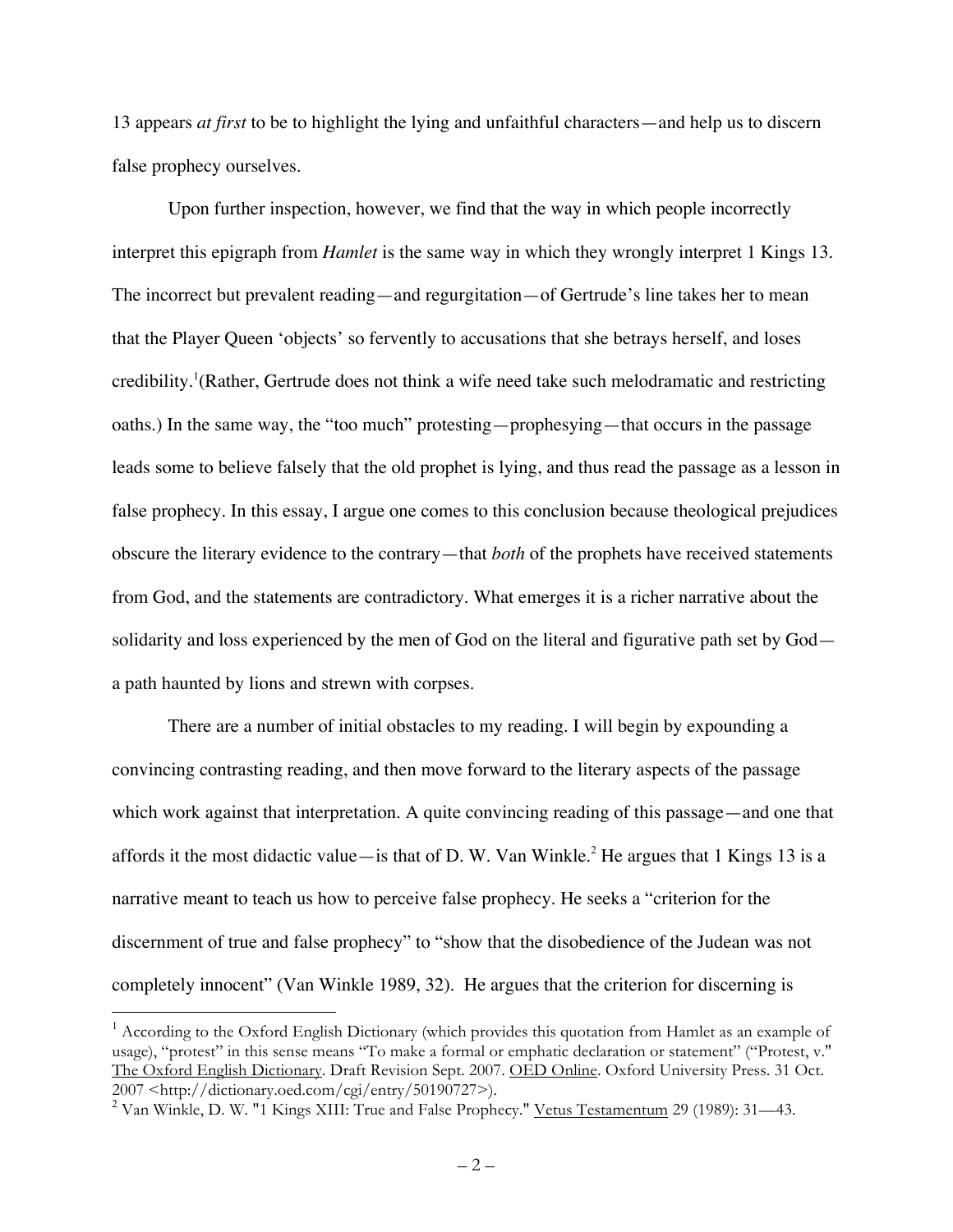"obedience to the commandment of Yahweh," such that the Judean "should have recognized the assurance of the old prophet to be false since it encouraged him to violate the commandment of God" (Van Winkle 1989, 40). He argues that while it is commonplace for "Yahweh [to] change his mind about the future and communicate. These changes through the prophets," nowhere in the "Deuteronomistic history" is "Yahweh … portrayed as instructing his prophets to encourage disobedience to his commandments" (Van Winkle 1989, 40). Van Winkle finds support for his reading in the semantics of the passage: he argues that the word used to describe God's commandment to the Judean is the same word used "to refer to the Decalogue as well as the entire law promulgated by Moses"; thus, he argues, the "Deuteronomistic editor uses [the term] in an untypical manner in order to" insinuate the Judean's transgression was against the "entire" Deuteronomic law" (Van Winkle 1989, 41). Van Winkle's reading rests upon the assumption that the old prophet is lying. He starts with this premise because he is getting caught up in some theological preconceptions—namely, that God could not and would not give contradictory commandments to two of his own prophets.

In addition, there is, to be sure, a glaring piece of text which contradicts my reading: the narrator flatly states that the old prophet "lie[s] unto him [the Judean]" (KJ 1 Kings 13:18). But does he really? Does the text—the tone, the plot structure, and what we know about prophecy support this summation? Or did a redactor merely think the old prophet was lying, or, rather, believe it to be for the best theologically if this was so. As Van Winkle notes, I am not the first to find this to be a problematic addition to the passage, reeking of redaction: "The most significant alleged post-Deuteronomistic addition to the text is … "he lied to him"" (Van Winkle 1989, 35). Van Winkle does not give this point much thought, and argues that since "no significant text or version omits it" (Van Winkle 1989, 35), it must be part of the original; however, from a literary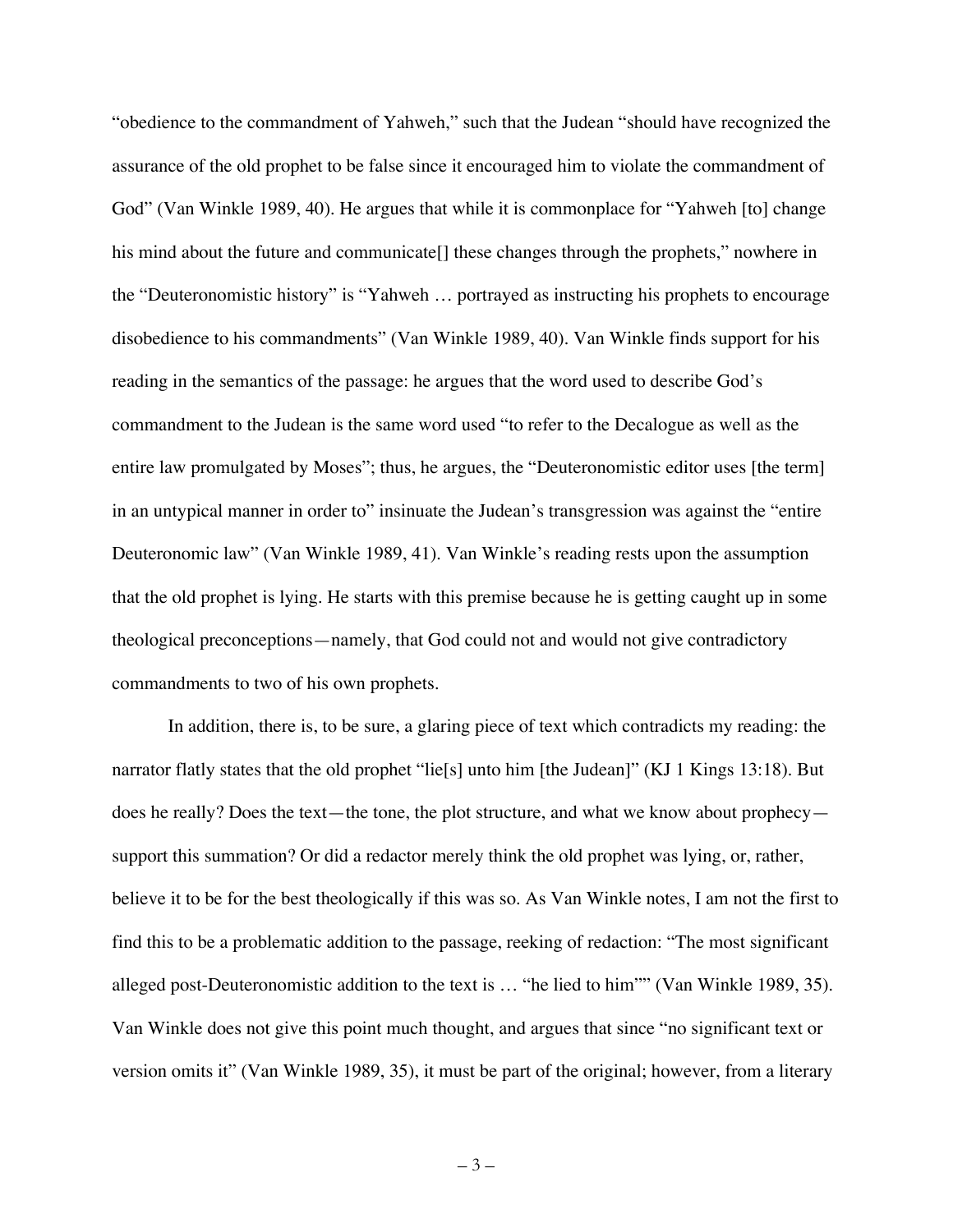vantage there is no further textual evidence to support this summation. Rather, it appears to be incongruous and incorrect: the phrase's curt tone betrays its intention to steer the passage to a certain theological conclusion—that God could not and would not give conflicting messages to two of his prophets.<sup>3</sup> While others have argued this based upon the Hebrew, I am going to (have to) build the argument through textual analysis, by showing that the surrounding narrative shows "he lied unto him" to be a desperate addition meant to assuage the *perceived* theological dissonance of this passage.

So, what is the textual evidence—both in this passage and in the Deutronomistic tradition—to support the argument that God communicated with both prophets, that the older prophet spoke in good faith, and did not lie?

First, it is wholly believable that an Angel could and did indeed visit the old prophet to amend God's earlier commandment. We see throughout the Old Testament angels acting on behalf of God. Indeed, Van Winkle accepts the plausibility of an angel communicating with the old prophet (he does so in order to discount it as a criterion for discerning false prophecy): "Angels [are] considered to be acceptable messengers of Yahweh" in the tradition of which 1 Kings 13 is a part (Van Winkle 1989, 39). Moreover, what the angel told the old prophet is not as contradictory to God's initial commandment as Van Winkle makes it out to be—God would not have changed his mind all that much (although he is allowed to do so [Van Winkle 1989, 38]). By this point, the Judean has carried out the bulk of God's commandment—he has "denounced the altar" (NJ 1 Kings 13:2) of Bethel—and the old prophet (and angel or Yahweh by proxy) does *not* tell the Judean to "return by the way [he] came" (NJ 1 Kings 13:9). The prohibition of eating and drinking is a bit of an afterthought to the Judean's main mission, and one that we

<sup>&</sup>lt;sup>3</sup> Indeed, Van Winkle notes that I am not the first to reach this conclusion: "[s]cholars who dismiss ["he lied unto him"] as a later gloss suggest that Yahweh is the sender of the second oracle" (35).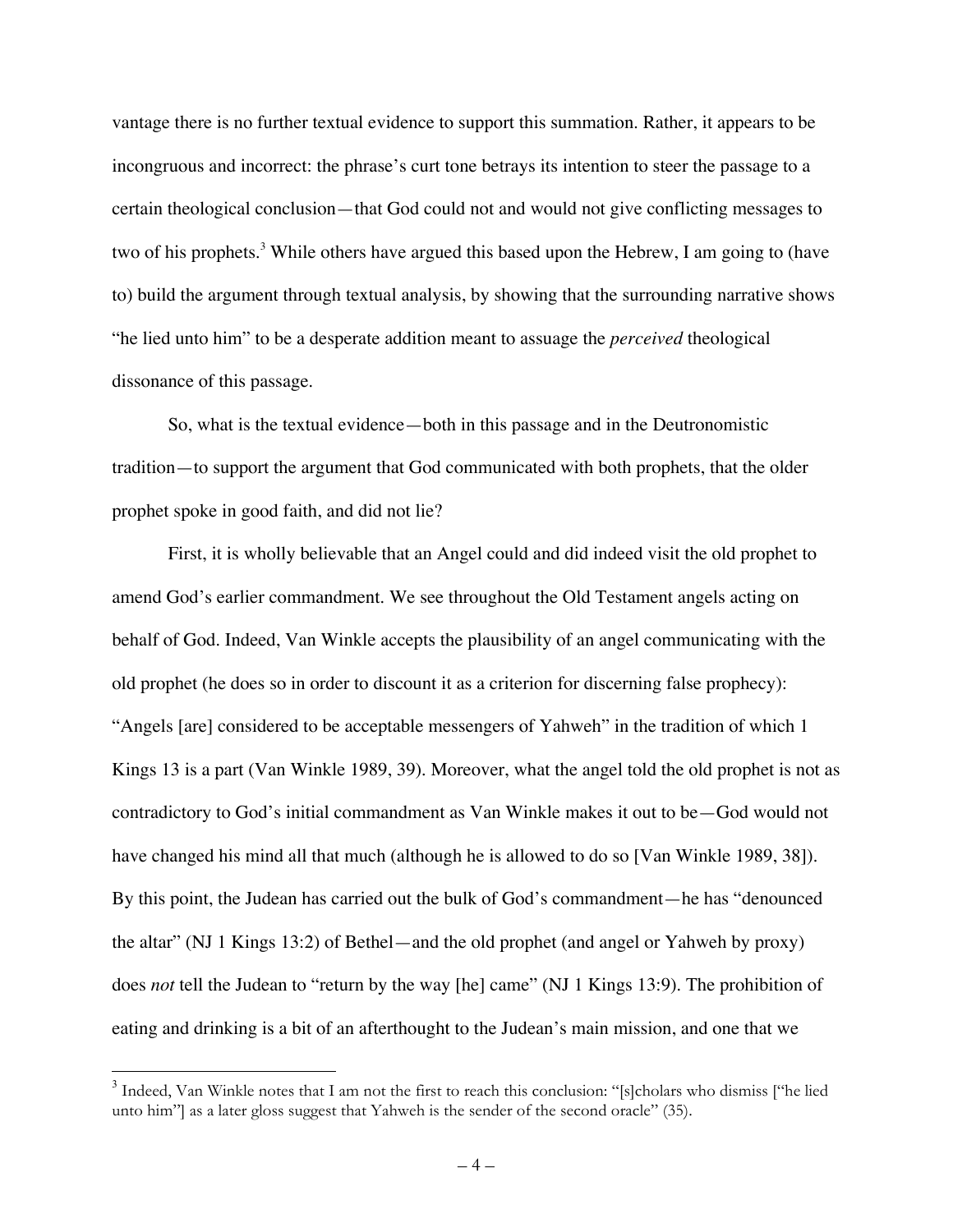could easily see lifted by a God pleased with the Judean's steadfast and pious performance at Bethel. In such a case, an angelic appearance is certainly plausible.

Moreover, the plot's intricacies support the reading that God intended for the prophets to meet after having received contradictory divine commandments. Yahweh specifically diverts the path of the man of God from Judea, and in doing so forces an interaction with the old prophet. Yahweh orders the Judean not "to return by the way [he] came" (NJ 1 Kings 13:9), but rather take another route back from Bethel to Judea. An inordinate amount of attention is paid to the roundabout route of the Judean. It certainly seems like an odd proscription on the part of Yahweh. We can understand not taking food and drink from the recusant Jeroboam, but why must the Judean not go back the way he came? Yahweh is forcing the interaction between the old prophet and the Judean. After all, the old prophet is only able to find the Judean *because* of God's commandment that the Judean voiced proudly. While in the presence of Jeroboam, the Judean declared to the onlookers that he would not "eat or drink" anything in the place of Jeroboam, nor would he "return by the way [he] came" (NJ 1 Kings 13:9); he is well trained, and has his commandment at the ready. The sons of the old prophet hear him say this, and report it to their father: "they told … their father" the "words which [the Judean] had said to the king" (NJ 1 Kings 13:11). Thus, the Judean's obedience to God's commandment—and his vocalization of such obedience to the audience at Jeroboam—assures that he will run into the old prophet. If God had not commanded it in the first place, he would not have vocalized his itinerary, and no one would have known where to find him. Thus, Yahweh assures his two prophets will meet.

Moreover, there is no textual evidence suggesting why the old prophet would try to outright deceive the Judean, for surely he knows of the dangerous consequences of such a venture; rather, he appears to act as if an angel actually spoke with him. Nothing in the text leads

 $-5-$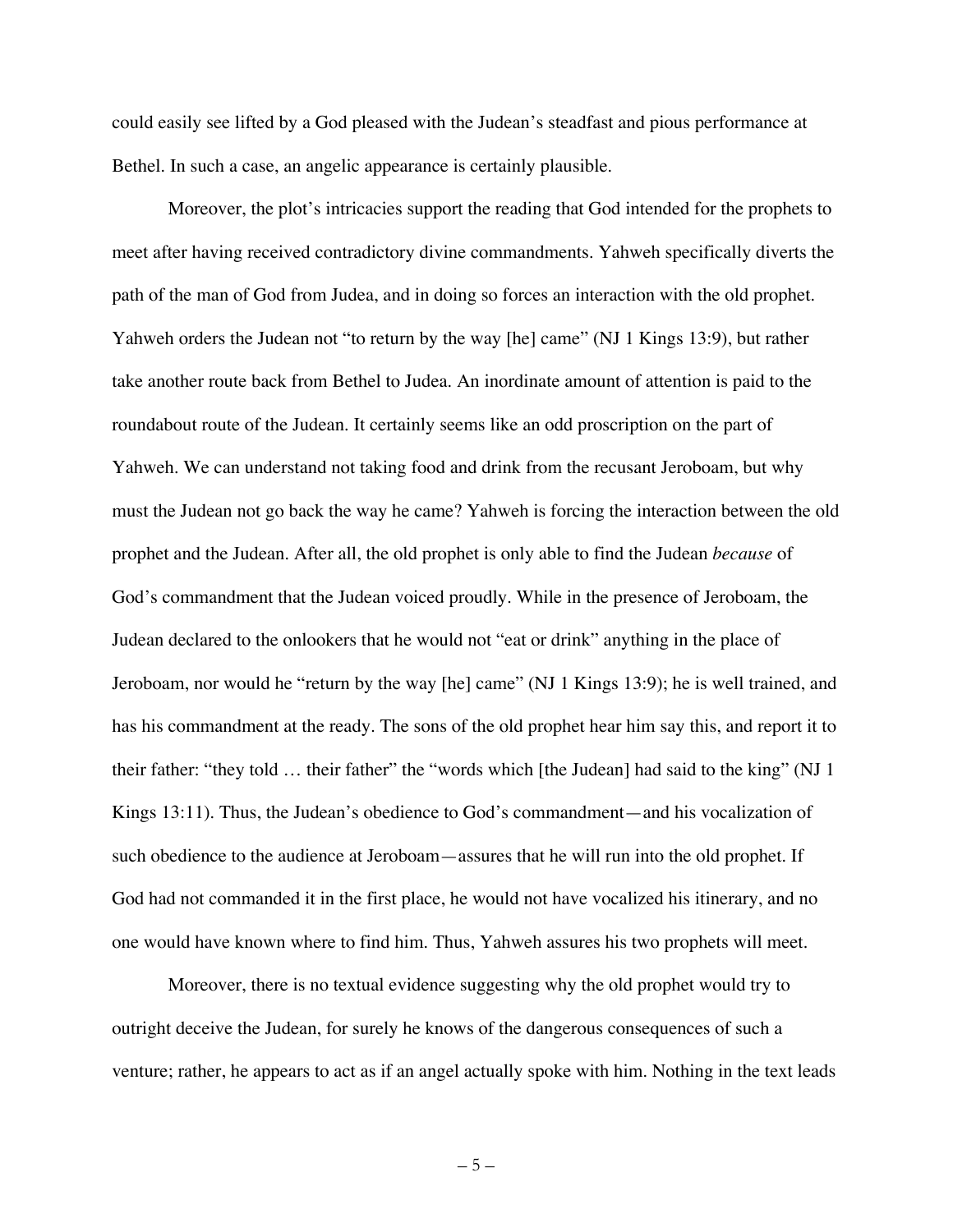us to see the old prophet as malicious or predatory; rather, his impetus is pious adherence to Yahweh. And if it is, Van Winkle and the traditional reading of the passage—that the old prophet lied so as "to test" the Judean and show that "God's orders must be obeyed absolutely" (NJB footnote 'f,' 453)—are forced to figure in an angel. In other words, are we really meant to believe that there just happened to be an old prophet in Bethel who took it upon himself to be Yahweh's vigilante inquisitor, testing the piety of each prophet who passed through? Hardly. We are forced to conclude that the impetus for his actions was one of two things: either he was malicious, and is out to trick—not test—the Judean, but this does not comport with the fact that he is a man of God in the first place and that Yahweh addresses him after bringing the Judean to his home—an unlikely communication if the old prophet were a malevolent figure; or, the old prophet was doing God's bidding, and the only way he could know to do so was by communication with the divine. An angel or a commandment from Yahweh must figure into the motivations of the old prophet; and when it does, there is no reason to believe the prophet would then lie about what the angel told him.

In this vein, the old prophet is mournful, perplexed, but nonetheless free of guilt after the Judean is slain. The old prophet's reaction adduces the role of an angel: he does not feel guilty, for he too was simply following divine command. Rather than guilt, there is a profound sense of solidarity between the old prophet and the deceased Judean. When the old prophet communicates God's condemnation to the Judean, he appears loath to do so: the old prophet "crie[s] unto the man of God" (KJ 1 Kings 13:21), and is sure to differentiate God's opinion from his own, prefacing it with, "Thus saith the Lord…" (KJ 1 Kings 13:21). Moreover, the old prophet "la[ys] [the Judean's] carcase in his own grave" and with his sons "mourn[s] over him, saying, Alas, my brother!" (KJ 1 Kings 13:31). The old man asks his sons to "bury [him] in the sepulcher wherein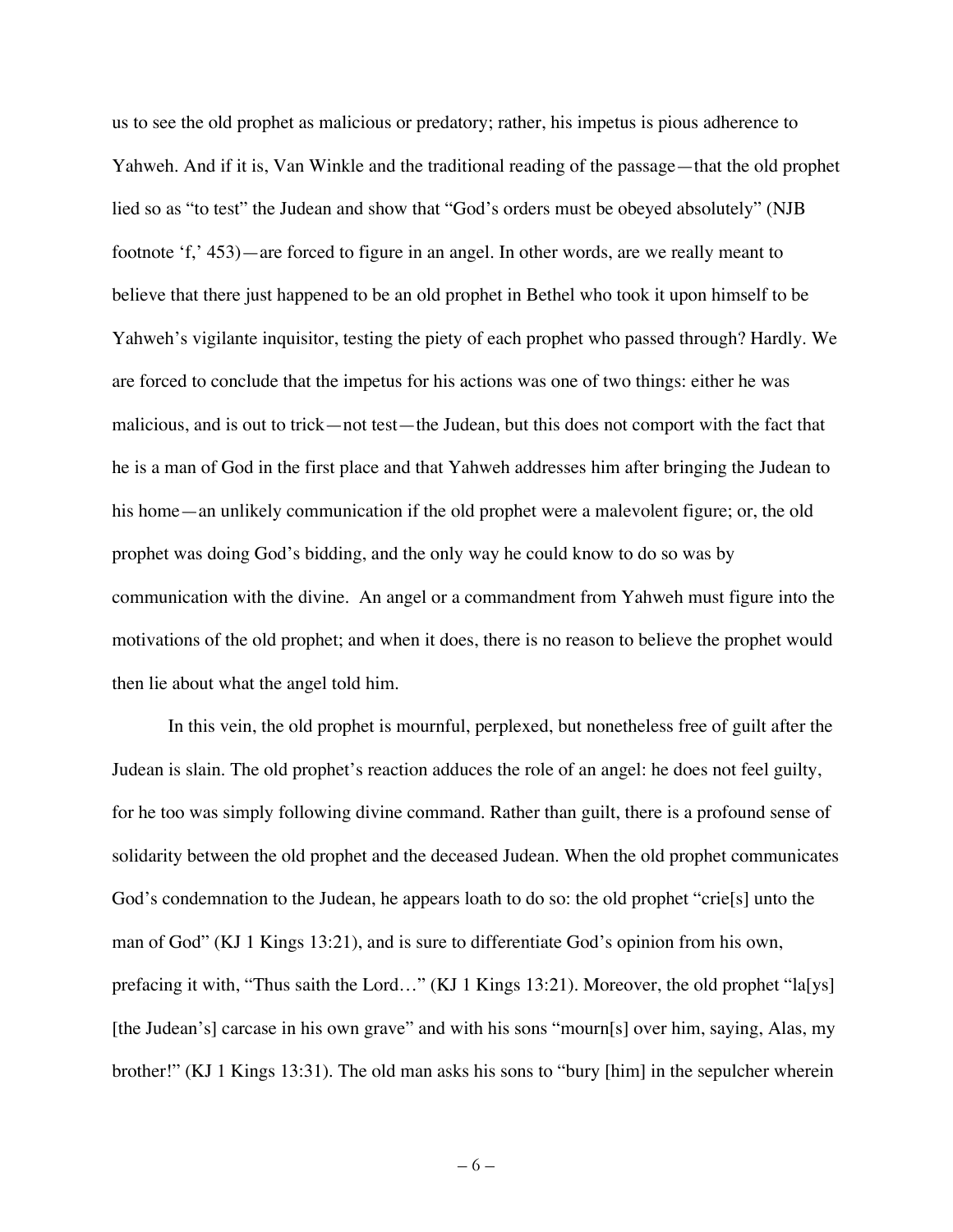the man of God is buried" and "lay [his] bones beside [the Judean's] bones" (KJ 1 King 13:31). The old prophet's reaction to the death of the Judean is steeped in collegial—almost military rhetoric and sentiment: there is a sense of brotherly and soldierly solidarity between these two men of God. The old man acts as if they were brothers in arms, and he wants to rest eternally next to his fallen comrade.

In this sense, the old prophet understands what has occurred: rather than a shared enemy *per se*, it is a certain reality—a truth—these two have confronted, sitting together at a kitchen table over steaming bread and sapid drink: the sacrifice required to serve Yahweh. Our interpretation should take its cue from the old prophet's reverence: this passage is not about false prophecy; it is about sacrifice. The conclusion we are forced to draw from this passage is that, while there may be no rhyme or reason to it, no 'justice,' this is how Yahweh operates, the way the world is. The passage seems strangely to privilege and sanctify the death of the Judean. In this sense, Van Winkle is wrong to summarily assume "the Man of God is condemned rather than venerated" (Van Winkle 1989, 36). While the Judean will not reach "the sepulcher of [his] fathers" (KJ 1 Kings 13:22), he receives a peculiar post-mortem quasi-funereal privilege: "the ass ... and the lion also st[and] by the carcase" (KJ 1 Kings 13:24), but the "lion [does] not eat[] the carcase, nor [tear] the ass" (KJ 1 Kings 13:28). It is an image of surreal placidity and veneration. The carcass remains intact, untouched, which can only be read as a sign of respect the Judean is not wholly without funereal rites. The lion, the ultimate carnivore, stands guard against the scavengers that would otherwise descend upon the fallen Judean, thus halting the natural world. Moreover, the Judean becomes a spectacle and symbol, as both human and animal are transfixed by it: "men pass[] by, and [see] he carcase cast in the way" (KJ 1 Kings 13:25). While he cannot be literally enshrined in his fathers' tomb, he is figuratively enshrined, as the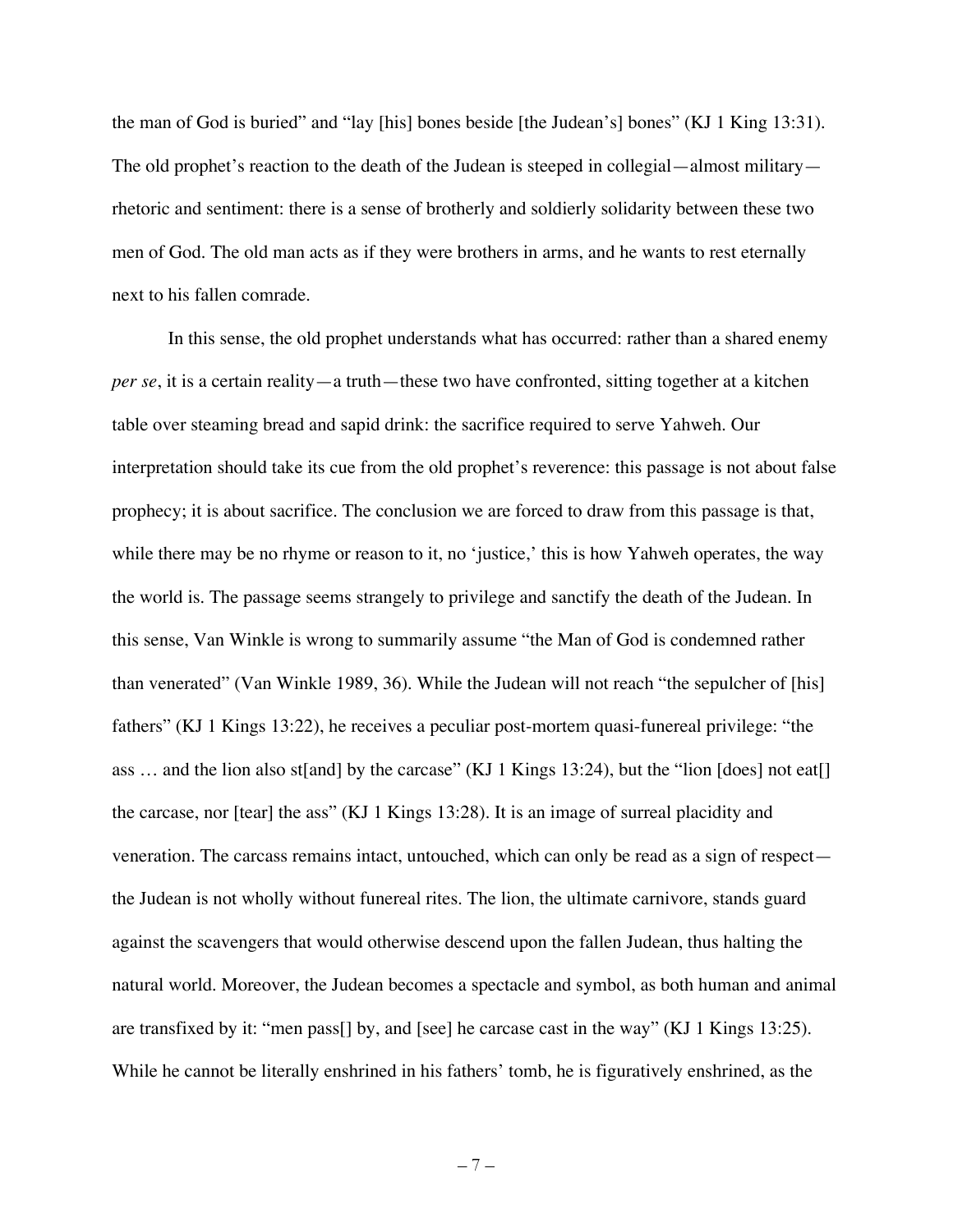natural world seem to freeze for a moment around his body. There seems to be a sense of redemption sprouting through the lines of the passage, as the passing world—human and animal—stops to reflect upon the life of the Judean.

The nature of the sacrifice in 1 Kings 13 is itself peculiar; in other words, the moral of the passage is not merely the "shit happens" message mercilessly driven home in the rest of the Old Testament—that sort of conclusion is reserved for the stochastic natural disasters and the scenes of massive carnage and fire and brimstone where whole populations are reduced to ash. This narrative of sacrifice is peculiarly different: Yahweh takes great pains so as to force its fruition, and the means of death—a lion—and the subsequent events carry an air of ceremony and spectacle and precision. The medium is the message, in other words: the precision and ceremony surrounding the death is indicative of a certain level of respect (on Yahweh's part); the Judean is not, after all, left as a pile of ashes to be lost amongst the dirt of the road.

Lest we be too sentimental: this narrative is also—like any that focuses upon a grand struggle—about the disposability of the foot soldier. Van Winkle notes, when seeking to pin down the genre of the passage, that the "anonymity of the Man of God indicates that it is not a biography" (Van Winkle 1989, 36). For as much as the Man of God is oddly respected, he does not become a "prophetic legend" (Van Winkle 1989, 36)—we do not even know his name. Thus, the anonymity of the Man of God translates into *theological disposability*: the Judean is perfunctorily slain by a lion with an almost comical air of swiftness: "And when he was gone, a lion met him by the way, and slew him; and his carcasses was cast in the way" the passage succinctly states (KJ 1 Kings 13:24). The passage asserts the disposability of God's agents: the Judean had his mission, did Yahweh's bidding, and was disposed of at the jaws of a lion. Such is the life of a nameless prophet, of a man on the righteous path.

– 8 –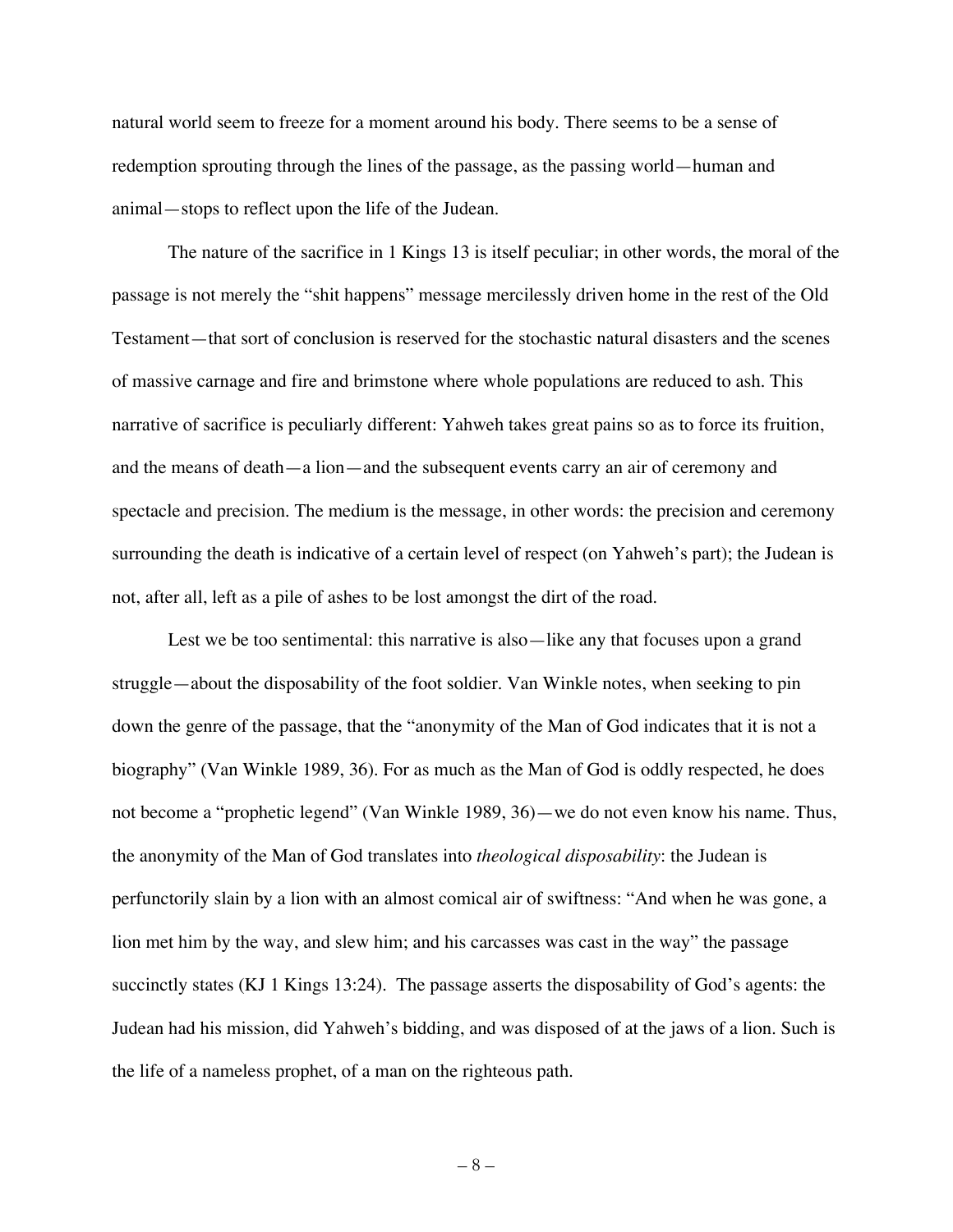This reading of 1 Kings 13 unearths its resonances with another equally odd passage: the story of Zipporah, Moses, and the flint-stone circumcision (Ex. 4:18-26). This episode uncannily mirrors 1 Kings 13: Moses, with his family, is on a journey to denounce a recusant leader; "the Lord m[eets]" (KJ Ex. 4:24) Moses and "[seeks] to kill him," but Zipporah "cut[s] off the foreskin of her son" (NJ Ex. 4:24-25) and casts it at Moses. The lesson of Ex. 4 might be succinctly stated in terms of apotropaic ritual: one must shed some blood (from Moses' son) to save a greater amount blood (Moses himself). 1 Kings 13 ups the ante: as in Ex. 4, God tries but this time succeeds—in killing one of his own, one of his prophets. I believe that this passage's ultimate accomplishment is to question the *manner* in which we read a passage and question its contents; 1 Kings 13 alerts us to a reader's preconceptions when accepting the addition "he lied unto him" in spite of the textual evidence to the contrary. In fact, the "lesson" should not be "lost on the modern audience since the disobedience of the Judean was completely innocent because he had no reason to suspect the other prophet of lying" (Van Winkle 1989, 32). Rather, his very innocence unearths a rich passage—one that is at once sentimental and ruthless, ceremonial and callous. It is a passage that shows us, above all, that the path of God—literally and figuratively—is strewn with corpses of the faithful and forever threatened by slinking lions who are, like their eventual prey, sent by God.

## **Works Cited & Referenced:**

*The Holy Bible*, King James Version. New York: Meridian, 1974.

*The New Jerusalem Bible*. Ed. Henry Wansbrough. New York: Doubleday, 1985.

- Borges, Jorge Luis. "The Garden of Forking Paths." 1941. Trans. Donald A. Yates. 1964. <http://courses.essex.ac.uk/lt/lt204/forking\_paths.htm>.
- Shakespeare, William. *Hamlet*. 1603. *The Tech*. Massachusetts Institute of Technology. 1993. <http://shakespeare.mit.edu/hamlet/>.